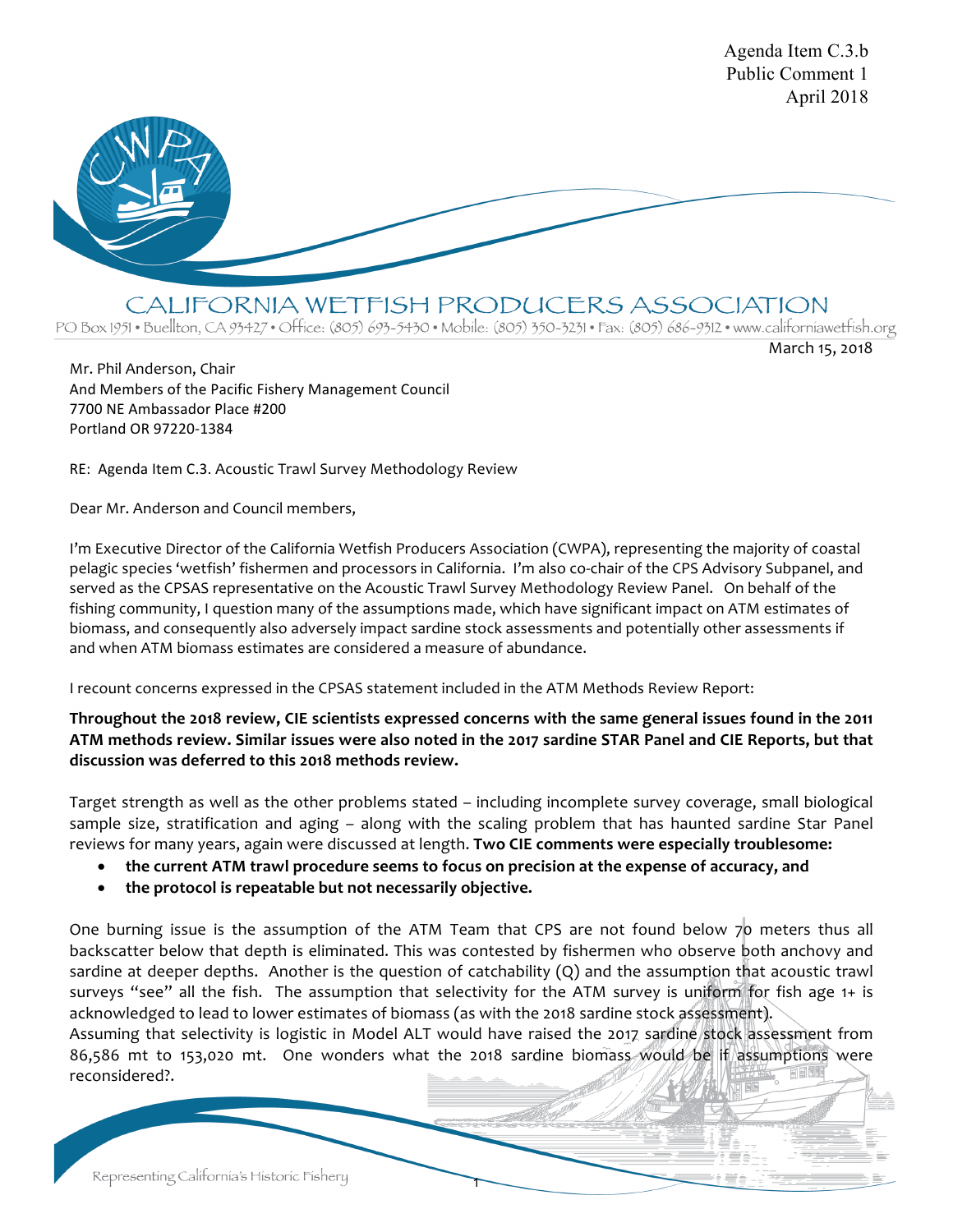Perhaps the greatest bone of contention: the presence of an abundance of sardine and anchovy in nearshore waters inside current ATM survey grid. Fishermen have been reporting an abundance of both sardine and anchovy inside the 20-fathom curve – extending into the surf line -- for the last few years. Yet throughout the ATM Methods Review, the ATM Team insisted that CPS abundance inside the ATM survey tracks was "insignificant," and presented a survey conducted in the Pacific Northwest last June by an industry purse seiner, who didn't see much, but said that June was a little early.

The point we would make to the Council: Fish behavior in California is vastly different from that in the Pacific Northwest! During the 2017 summer acoustic trawl survey, the California Department of Fish and Wildlife / CWPA conducted an aerial survey at the same general time and inshore of the NOAA acoustic survey as it transited offshore the Half Moon Bay – Monterey area. Our spotter pilot estimated tens of thousands of tons of sardine and anchovy in the nearshore. The ATM team discounted this evidence, saying the spotter pilot estimates were not calibrated. This is another critical reason why we need the Council to approve our EFP, whose purpose is to obtain the 'proof' recommended by the SSC so spotter estimates can be used as indices of abundance, accounting for fish now missing from current ATM surveys, and included in future stock assessments.

CIE scientists offered several recommendations for further study to resolve these problems that both the CPSMT and CPSAS unanimously supported. In addition, the CPSAS, as well as the CPSMT, also supported the Panel recommendation for full documentation of methods and the decision process involved in field operations and data processing of the acoustic and trawl components of the survey, in providing a complete reference for future consideration and evaluation of the ATM methodology. CWPA agrees with these recommendations and encourages the Council to support them also.

The fishery representatives on the CPSAS (and CWPA) greatly appreciate the support and recommendations of the CIE scientists for collaborative research involving the fishing industry, and we also appreciate the support of the SWFSC and willingness of the Team to work with fishermen to **resolve outstanding questions, such as:** 

- **validating that the fish caught in the trawls from the night time scattering layer share the same species, age and size structure as the fish ensonified in the daytime clusters**
- **expanding sample size by testing the efficiency (relative catchability) and selectivity of the trawl among and within species by comparing samples from the same area taken with the survey trawl and purse seine.**
- **cooperating in inshore surveys to provide an estimate of abundance or correction factor for those unsurveyed areas.**

Resolving these issues will lead to better surveys and more accurate stock assessments.

The fishing industry in both the Pacific Northwest and California is ready and willing to cooperate with NOAA to improve CPS surveys, and stock assessments, if adequate funding can be secured to help support such cooperative research ventures.

In conclusion, we encourage the Council to approve the ATM Methods Review report and recommendations from the Panel, including their finding that current ATM biomass estimates **cannot be used as absolute estimates of biomass (Q=1)** "because of uncertainties related

- (a) to target strength (borrowed relationships from other areas),
- (b) the proportion of the biomass inshore, offshore, and to the north and south of the survey area,
- (c) target species identification, avoidance, migration during the survey, and
- (d) the surface blind zone, all lead to Q values that may differ substantially from 1."